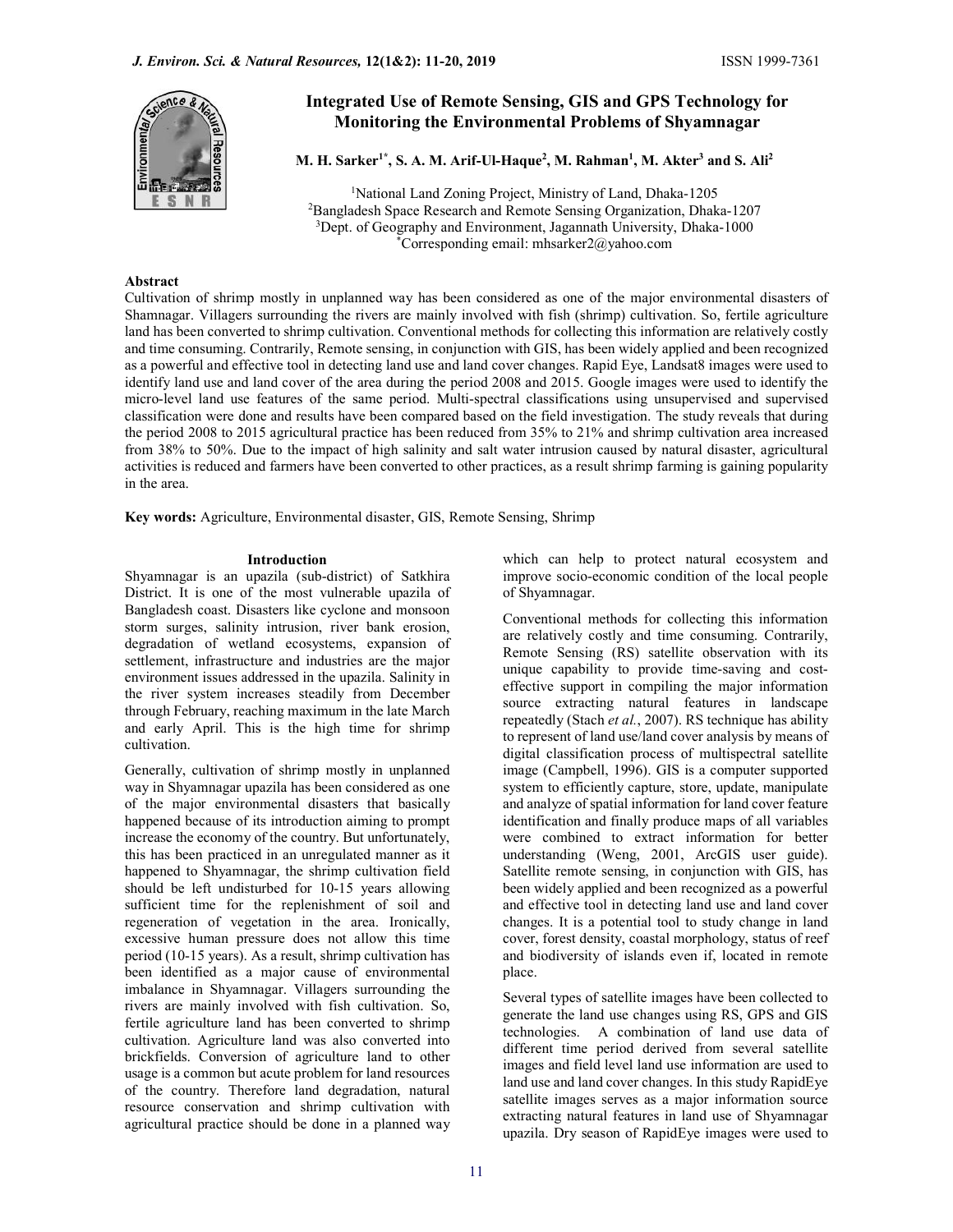identify land use and land cover of the area during the period 2008 and 2015. A number of moderate resolution satellite images such as Landsat8-OLI (Operational Land Imager) were used to delineate the winter crops; Sentinel-MSI (Multi Spectral Imager) images were used to understand broad cropping pattern and seasonal land cover like Monsoon Crop (Aman) and Google images were used to identify the micro-level land use features of same period.

In the present study, an attempt has been made to identify the major environmental factors of Shyamnagar upazila's derived from remote sensing, GIS, GPS technologies as well as people participatory approach during the period 2008 to 2015.

### Materials and Methods

### Study area

Shyamnagar upazila (Satkhira district) area 1968.24 sq km (including 1485.13 Sundarbans and 483.11sq.km mainland, i.e, study area), located in the south-western part of Bangladesh between 21°36' and 22°24' north latitudes and in between 89°00' and 89°19' east longitudes. It is bounded by kaliganj and Assasuni upazilas (Satkhira district) on the north, the Bay of Bengal on the south, Koyra upazilas (Khulna District) on the east, West Bengal state of India on the west. Figure 1 shows the study upazila in Bangladesh administrative map and figure 2 shows the study area in Shyamnagar upazila including sundarbans.

Shyamnagar, the largest Upazila of Satkhira District in respect of area, came into existence as a thana (Police Station) in 1897 and was upgraded to upazila (Subdistrict) in 1982. Sundarbans, the largest single block tidal mangrove forest in the world lies in Shyamnagar upazila. It is a UNESCO world Heritage site recognized and legally protected by international treaties as a universally protected zone. Sundarban is also named as Ecologically Critical Area (ECA) because it continues to suffer from over-exploitation and illegal encroachment. To control the natural environment and ecosystem, 10 km area surrounding Sundarbans has been restricted as ECA by the Government of Bangladesh. According to this notification 70% area of Shyamnagar upazila has fallen under ECA.

The upazila is connected with Sadar and Satkhira District town and internally with other unions by metaled & semi metaled roads. The main rivers flowing through the upazila are: Raymangal, Kalindi, Kobadak, Kholpetua, Arpangachhia, Malancha, Hariabhanga and Chuna. This area is also ecologically rich because of the combination of coastal mangrove forests, tidal estuaries, productive agricultural lands, and economic activities such as shrimp farming, crab harvesting and crab fattening. Agriculture with shrimp farming is considered as major livelihood of the area and the main export items are fish (shrimp) and honey.

The people of the upazila are prone to floods, cyclones, salinity intrusion and droughts, and the incidence of these hazards is rising. Water and soil salinity are normal hazards of the upazila, affecting different uses of water including irrigation, drinking, household, fisheries, and functioning of the ecosystem. Salinity in the river system increases steadily from December through February, reaching maximum in the late March and early April. The impact of salinity on crop production as well as on aquatic environment is well documented.

### Data collection

An inventory and evaluation of Shyamnagar upazila has been conducted during the period 2008 and 2015. In this period land use pattern, social and environmental appraisals have been conducted up to the union level (small administrative unit). The union's



Fig. 1. Study upazila in Bangladesh administrative map

lying under the broader zones and sub-zones were demarcated. Assessment and people participatory appraisal of data collected from different aspects. Both qualitative and quantitative types of data were also collected. Collection of data are split into two major types namely Primary and Secondary data. Brief data collection steps are given below:

### a) Primary data

### Satellite imageries.

- GPS data collected during field survey.
- Exchange views with the Bangladesh Rural Development Board (BRDB) for land use of agriculture, fisheries and forestry and environment departments' officials of union and upazila level.

# b) Secondary data

 Administrative boundaries collected from the Centre for Environmental Geographic Information Services (CEGIS).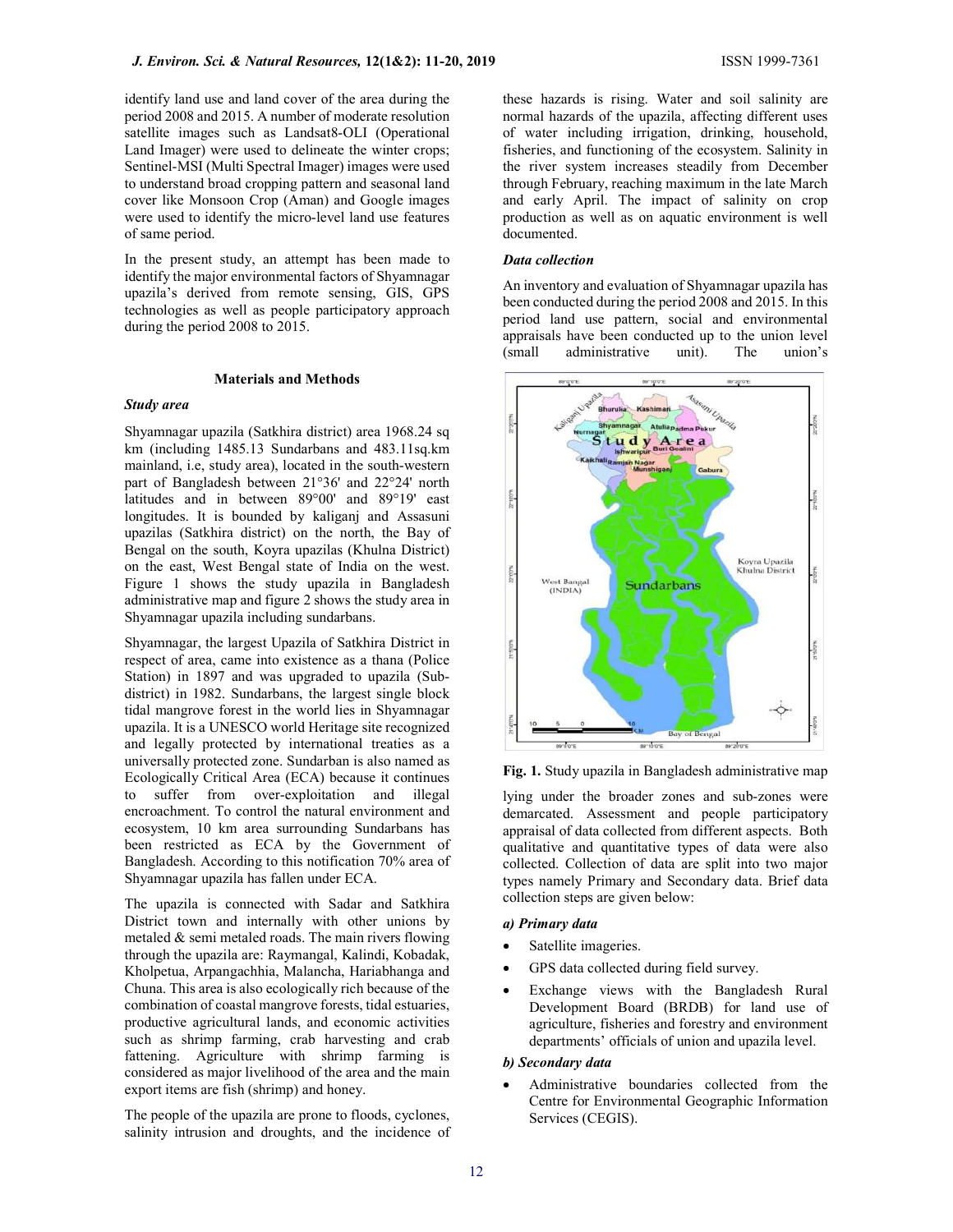Soil map/data collected from Soil Resource Development Institute (SRDI), Bangladesh.

#### Satellite images

Several types of satellite images have been collected to generate the land use changes using RS, GPS and GIS technologies. A combination of land use data of different time period derived from several satellite images and field level land use information are used to land use and land cover changes. In this study RapidEye satellite images serves as a major information source extracting natural features in land use of Shyamnagar upazila. Dry season of RapidEye images were used to identify land use and land cover of the area during the period 2008 and 2015. A number of moderate resolution satellite images such as Landsat8-OLI (Operational Land Imager) were used to delineate the winter crops, Sentinel-MSI (Multi Spectral Imager) images were used to understand broad cropping pattern and seasonal land cover like Monsoon Crop (Aman) and Google images were used to identify the micro-level land use features of the same period.



Fig. 2. Study area in Shyamnagar upazila including Sundarban area

Table 1. Satellite images and its characteristics used in the study\*

| <b>Satellite</b>                         | Sensor     | Resolution<br>(Pixel Size) |    | Data Frame<br>Aequisition date                           | Potential Applications used in this<br>study<br>Identification of winter Crop. (Boro &<br>Robi) Permanent Vegetation, Water<br>bodies, etc. |  |  |
|------------------------------------------|------------|----------------------------|----|----------------------------------------------------------|---------------------------------------------------------------------------------------------------------------------------------------------|--|--|
| RapidEve<br>MSE                          |            | 5m                         | 5. | Mostly dry season<br>(January to March)<br>(2008 & 2015) |                                                                                                                                             |  |  |
| Landsat5                                 | TM         | 30 <sub>2</sub>            | 7. | Time Series Oct.<br>March (2008 & 2015)                  | Identification of Boro & Aman rice,<br>Wheat, Sugarcane, Robi crops, etc.                                                                   |  |  |
| Landsat <sub>8</sub>                     | <b>OLI</b> | $15-30$ m                  | 9  | Time series Jan-Mar<br>(2015)                            | Identification of Boro rice, Wheat,<br>Sugarcane, Robi crops, etc.                                                                          |  |  |
| Sentinel                                 | MSE        | $10-60$ m                  | 13 | October - December<br>$(2008 - 8; 2015)$                 | Identification of Aman Rice, Robi<br>crops, etc.                                                                                            |  |  |
| Google Images<br>(SPOT.<br>[KONOS, etc.] |            | $1-5m$                     |    | Dry Season                                               | Settlement, Brick-field, Industry, Betel<br>vine, Banana, Pineapple, Mango etc.<br>garden, Roads.                                           |  |  |

\*Sources: website of respective satellite vendors and ERDAS Tour Guide

### GPS data

Global Positioning System (GPS) is a USA space-based navigation system that provides reliable positioning, navigation, and timely services to worldwide users on a continuous basis in all weather, day and night. It also provides three-dimensional locations plus precise time (Richharia, M 2003). In this study a handheld GPS receiver (Germin) was used to collect the Ground Control Point (GCP) for geo-referencing the remotely sensed data as well as field verification of land use data interpretation. Easily identifiable points such as, road crossing, end of a bridge, corner of a building, etc. were used as reference points. Other application of GPS was to locate the geographical position of the Important/Tourist places as well as administrative headquarters etc. of the study area. Rectified images and the point data collected from GPS were then integrated into a GIS database. Figure 3shows the integration of GPS, RS and GIS.



Fig. 3. Integration of GPS, RS and GIS

#### Software used

- a) ERDAS-imagine (v2013)
- b) ArcGIS (v10.2.1 and v10.3.1)
- c) MS-Excel and Access

#### Methodology

### Data processing

Land use and land cover changes involves data preprocessing (geo-referencing, sub-setting, etc.), thematic layer generation (land use classes), data analysis, field validation, arrange workshop and finally produce land use changes of the study period.

### Geo-referencing

Many geo-referencing methods have been used to georeference multi-spectral satellite imagery (ERDAS imagine-user guide). One of the methods is collection of Ground Control Point (GCP) from study area using Global Positioning System (GPS). In this method GCP collected from study area and transformed this geographical coordinate to multi-spectral satellite image (same area images) by using geometric model of ERDAS imagine software. In geo-referencing/resampling method Bangladesh Transverse Mercator (BTM) projection system was used. Second order polynomial method and nearest neighbor image resampling algorithm was applied for the geometric correction of satellite images. The RMS error was in a range of 0.1 to 0.45 pixels.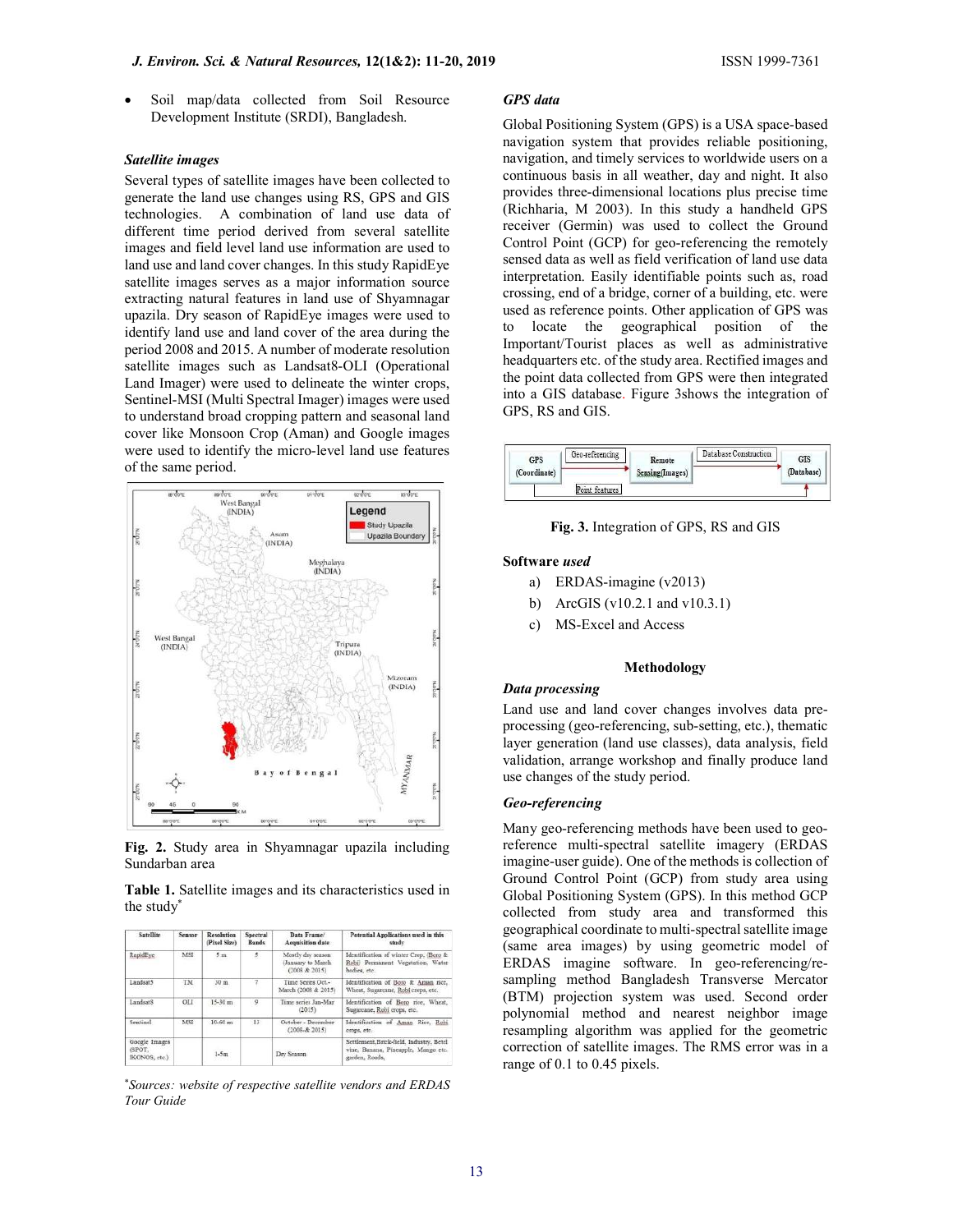### Data generation

The multi satellite and multispectral imagery has been used which helps identification of perennial and seasonally varying features of land-use. The RGB false colour composite has been prepared for visualizing the land features. For visual interpretation tone, texture, pattern, shape and size have been considered. Then the multi-spectral classification using unsupervised (ISODATA) and supervised classification (Parallelepiped and Maximum Likelihood techniques) were done and results have been compared. Based on

Table 2. Detailed generated and clustered thematic layers used in the study

| Feature<br>Type | <b>Detailed Generated Thematic Lavers</b>                                                                                                                                                                                                                                                                                                                            | Feature<br>Type | <b>Clustered Thematic Lavers</b>                                                                                                        |
|-----------------|----------------------------------------------------------------------------------------------------------------------------------------------------------------------------------------------------------------------------------------------------------------------------------------------------------------------------------------------------------------------|-----------------|-----------------------------------------------------------------------------------------------------------------------------------------|
| Polygon         | (i) Aman. (ii) Aman and Boro, (iii) Aman and<br>Robi. (iv) Baor. (v) Boro. (vi) Brick-field. (vii)<br>Canal. (viii) Ditch. (ix) Gher. (x) Important<br>Place, (xi) Industrial Area, (xii) Inter Tidal Area,<br>(xiii) Marsh Land, (xiv) Pond, (xv) River, (xvi)<br>Rural Settlement with Homestead Vegetation.<br>(xvii) Seasonal Water body, (xviii) Built up area. | Polygon         | (i) Agriculture, (ii) Gher<br>(shrimp), (iv) Water bodies,<br>(iv) Rural Settlement with<br>Homestead Vegetation,<br>(v) Built up area. |
| Line            | Transport Network                                                                                                                                                                                                                                                                                                                                                    | Line            | Transport Network                                                                                                                       |
| Point           | Administrative Head Quarters, Growth Centre,<br>Tourist /Historical place.                                                                                                                                                                                                                                                                                           | Point           | Administrative HO. Growth<br>Centre, Tourist / Historical place.                                                                        |

remote sensing, field investigation and secondary data, the entire study area had been classified in details into several thematic layers/features. Afterward, the thematic layers were clustered into following classes shown in Table 2. The supervised classification using maximum likelihood provides best results for land use. The major classes such as forest, homestead vegetation, water bodies, urban/built-up areas and crop lands have been identified through interpretation of the classified imagery. Field information data was collected from Bangladesh Rural Development Board (BRDB).Microlevel features such as canals, roads, small homestead, etc. generated from Google (SPOT, IKONOS, etc.) images and aerial photographs. Different steps of data generations are shown in Figure 4.



Fig. 4. Steps of data generations

### Results and Discussion

#### Results

Both supervised and unsupervised classification techniques have been applied for the image of 2008 and 2015. The major land use classes are found almost similar in both the techniques. Table 3shows the major classified land use areas during the period 2008 and 2015 based on satellite data and table 4shows the details statistics based on satellite as well as field information and secondary data. Figure 5c and table 3shows the major land use changes during the period 2008 to 2015.

| Table 3. Major land use areas during the period 2008 |  |  |  |  |
|------------------------------------------------------|--|--|--|--|
| and 2015                                             |  |  |  |  |

| Major Land<br>Use | <b>Supervised Classification</b><br>Area (ha) and $(\%$ |            | <b>Un-Supervised Classification</b><br>Area (ha) and $(\%$ ) | <b>Remarks</b><br>(supervised |                             |  |
|-------------------|---------------------------------------------------------|------------|--------------------------------------------------------------|-------------------------------|-----------------------------|--|
|                   | 2008                                                    | 2015       | 2008                                                         | 2015                          | classification)             |  |
| Agriculture       | 16103                                                   | 9752       | 16080                                                        | 9718                          | Agricultural land           |  |
| Land/T.Aman       | (35%)                                                   | (21%)      | (34%)                                                        | (22%)                         | decreased around<br>6351 ha |  |
| Gher/Shrimp       | 17301                                                   | 22816      | 17311                                                        | 22810                         | Shrimp Gher                 |  |
| Area              | (38%)                                                   | (50%)      | (38%)                                                        | (50%)                         | <b>Increased</b>            |  |
| Rural             | 7016                                                    | 7281       | 7009                                                         | 7286                          | Increased                   |  |
| Settlement        | (15%)                                                   | (16%)      | (15%)                                                        | (16%)                         |                             |  |
| Water bodies      | 5299                                                    | 5084       | 5299                                                         | 5084                          | Decreased                   |  |
|                   | (12, 96)                                                | (11%)      | (12, 96)                                                     | (11%)                         |                             |  |
| Built up area     | 32.03                                                   | 32.03      | 32.03                                                        | 32.03                         | No changed                  |  |
| (Urban Area)      | (0.07%)                                                 | $(0.07\%)$ | $(0.07\%)$                                                   | (0.07%)                       |                             |  |

#### **Discussion**

In figure 5a (land use 2008), it is clearly seen (visual) that T. Aman (green color) shows more areas in 2008 compare to 2015 in figure 5b. In table 3shows the Agriculture land area (ha) more in 2008 compare to 2015 both supervised and unsupervised classes. On the other hand shrimp areas (magenta color) shows less in 2008 (figure 1a) compare to 2015 (figure 5b). In figure 5c (red color) shows T. Aman (monsoon rice) converted to Shrimp (Gher) culture. Table 3 shows the area (ha) and percentage (%) both the year in agriculture and shrimp. From table-3 and figure-5 shows that major changes are observed between agriculture and shrimp. Others land use found little change or almost same during both the period. The agriculture land use converted to shrimp around 6351hectorsshown in table 3.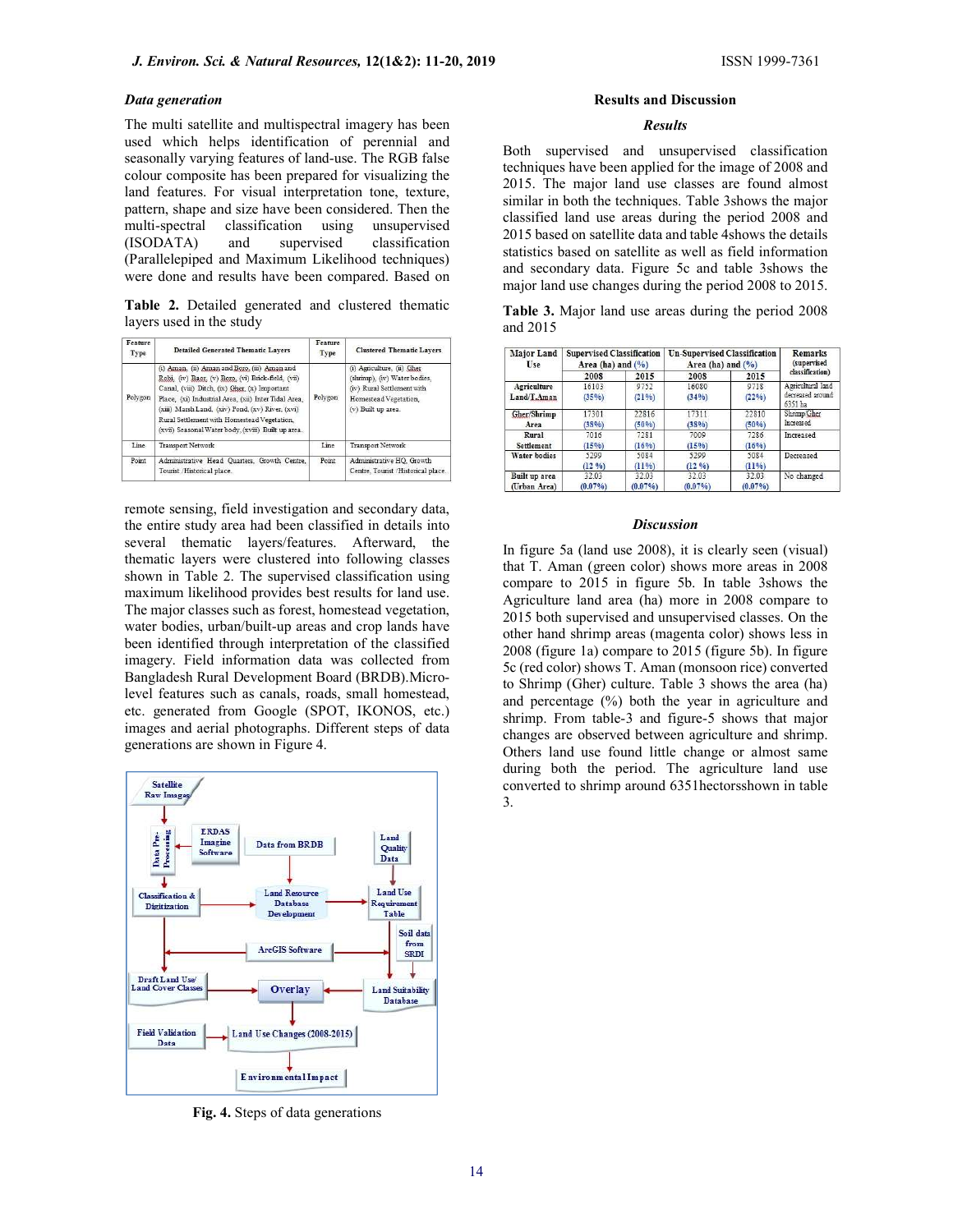| Name of the<br>Union | Total<br>area (ha)<br><b>BBS</b> | Land type<br>(ha)                                   | Soil<br>Texture       | Soil<br>(Hq)   | Soil Salinity<br>(Ds/m) | Land use (2008)<br>(96)                                                                  | Land use (2015)<br>(9h)                                                                                        |
|----------------------|----------------------------------|-----------------------------------------------------|-----------------------|----------------|-------------------------|------------------------------------------------------------------------------------------|----------------------------------------------------------------------------------------------------------------|
| Atulia               | 4103                             | HL-250<br>MHL-3179<br>$ML-00$<br>$L -$<br>00        | Clay loan             | $5.0 -$<br>6.0 | $8-12$                  | Agriculture $=$ 37<br>Shrimp area =33<br>$Setting = 13$<br>Water body = 17               | Agriculture = 23<br>Shrimp area =50<br>Settlement= 16<br>Water $body = 10$                                     |
| Bhurulia             | 2406                             | $HL - 223$<br>MHL-1728<br>MIL-00<br>LL - 00         | Silt to<br>Clay loan. | $5.0 -$<br>6.0 | $8-12$                  | Agriculture = 57<br>Shrimp area =19<br>Set<br>Water body =2                              | Agriculture =37<br>Shomp area $-34$<br>$Set$ thement = 26<br>Water body =3                                     |
| Buri Goalini         | 4264                             | $HL - 0$<br>MHL-3357<br>MLL-480<br>$LL - 0$         | Clay loam             | $3.3 -$<br>5.0 | 15-25                   | Agriculture =22<br>Shrimp area =48<br>$Set$ $11$<br>Water body =18                       | Agriculture =6<br>Shrimp area =63<br>$Set$ <i>derment</i> = $11$<br>Water body =16<br>Inter Tidal=3            |
| Gabura               | 3938                             | HL - 175<br>MHL - 3840<br>$ML-0$<br>$L - 0$         | Clay                  | $3.8-$<br>50   | 15-25                   | Agriculture =17<br>Shrimp area =45<br>Settlement = 11<br>Water body =26                  | Agriculture =6<br>Shrimp area =32<br>Settlement = 14<br>Water body =24<br>Inter Tidal=3                        |
| Ishwaripur           | 2774                             | HL - 525<br>MHL-2250<br>$ML-15$<br>$LL - 0$         | Clay                  | $4.5 -$<br>5.5 | $10-15$                 | Agriculture =63<br>Shrimp area =14<br>$Setting = 19$<br>Water body =4                    | Agriculture =40<br>Shnmp area =39<br>$Set$ flement = $15$<br>Water body =24                                    |
| Kaikhali             | 4464                             | HL-200<br>MHL-1835<br>$ML - 0$<br>$L - 0$           | Clay loan.            | $4.5 -$<br>5.5 | 10-20                   | Agriculture = 38<br>Shrimp area -39<br>Settlement = 12<br>Water body =12                 | Agriculture = 24<br>Shrimp area -42<br>Settlement = 15<br>Water body =16<br>Inter Tidal-3                      |
| Kashimari            | 3339                             | $HL - 220$<br>MHL-2000<br>$ML - 0$<br>LL - 120      | Clay loam             | 5.0-<br>6.0    | $8-12$                  | Agriculture =41<br>Shrimp area =30<br>Settlement = $17$<br>Water body =12                | Agriculture = 27<br>Shnmp area =48<br>$SetHement = 19$<br>Water body =6                                        |
| Munshiganj           | 4913                             | $HL - 665$<br>MHL - 3795<br>$ML-452$<br>$L - 20$    | Clay loam<br>to day   | $4.5 -$<br>5.5 | $10 - 20$               | Agriculture =34<br>Shrimp area -42<br>Settlement = 15<br>Water body =9                   | Agriculture = 25<br>Shrimp area =47<br>Settlement = 16<br>Water body =9<br>Inter Tidale 2<br>Mangrove Forest-1 |
| Nurnagar             | 2723                             | $HI - 125$<br>MHL - 1900<br>$MLL - 697$<br>$LL - 0$ | Silt to<br>clay loam  | $5.0-$<br>6.0  | $8-12$                  | Agriculture = 31<br>Shrimp area =45<br>Settlement = 19<br>Water body -6                  | Agriculture =21<br>Shrimp area -58<br>Settlement = 15<br>Water body = 5<br>Inter Total=1                       |
| Padma<br>Pukur       | 6096                             | HL .50<br>MHL-3751<br>$MLL - 0$<br>$LL - 0$         | Clay                  | 3.8.<br>5.0    | 15.25                   | Agriculture =0.34<br>Shrimp area -67<br>$Set[degree] = 11$<br>Water body -22             | Asnoulture =2<br>Shrimo area -65<br>$Setting = 8$<br>Water body -22<br>Inter Tidal=3                           |
| Ramian<br>Nagar      | 3710                             | $HI. - 649$<br>MHL - 2098<br>$MIL - 0$<br>$L - 0$   | Clay Joan<br>to clay  | $4.5 -$<br>5.5 | 10-20                   | Agriculture =33<br>Shrimp area =45<br>$Setelement - 16$<br>Water body =6                 | Agriculture = 22<br>Shrimo area =54<br>Settlement = 15<br>Water body =7<br>Inter Tadal-2                       |
| Shyamnagar           | 3031                             | $HL - 414$<br>MHL-2615<br>MLL-00<br>$LL -00$        | Silt to:<br>day loam  | $5.0 -$<br>6.0 | $8 - 12$                | Agriculture =47<br>Shrimp area =27<br>Settlement = 18<br>Water body =5<br>Urban area = 3 | Agriculture =32<br>Shrimp area =39<br>Settlement = 24<br>Water body =4<br>Urban area =1                        |

Table 4. Union-wise statistics during the period 2008 and 2015



Fig. 5. Land use change detection map during 2008- 2015

It is clearly seen from the table4that except Padma pukur union all other unions' shows increase of shrimp areas by decrease of Agriculture land. The increasing rate was observed 3% to 18%. More increasing activities (25%) was found in Ishwaripur union and less was 3% in Nurnagar union. Shrimp culture activity in Padma pukur union observed 67% and 65% in 2008 and 2015 respectively. Field observation shows that the decrease of shrimp activity in Padma pukur union due to long time cultural of same species. It is noted that, shrimp culture activities was started in Shyamnagar upazila by Padma pukur union. From change detection analysis it is clearly seen that environmental impact have been detected due to increase of shrimp culture activities. Other causes are analyzed bellow:

### Cyclone and tidal surge

The upazila is frequently affected by natural disaster like cyclones and tidal surges formed in the Bay of Bengal. Shyamnagar upazila is highly vulnerable to cyclone and tidal surges because of its geographic location on the seafront side of the district. Since 1770, at least 25 major cyclones landed in this belt resulting in significant loss of lives and properties.

Severe cyclone Sidr hit the coastal area on 15 November 2007 caused serious damage to the life and properties of this upazila. Sidr made landfall on the



Fig. 6. Devastating photographs of cyclone Aila

Bangladesh coast on 15 November 2007 (GoB, 2008; Sarwar, 2016). It was a category-4 cyclone of 1,000 km diameter with wind speed of 240 km/hour that ravaged the southwest coastal zone. Shyamnagar upazila was highly affected the cyclone. Cyclone Aila also affected the southwest coast of Bangladesh on 25 May 2009. The maximum sustainable wind speed within 54 km of the storm center was about 80 KPH rising to 100 KPH in gusty and squirrel wind on 25 May 2009. 110 KPH (3 minute sustained) and 120 KPH (1-minute sustained) during peak intensity (Sarker, 2013b).

At least 172 men were killed (UNB) by the influence of cyclone Aila. The Aila in the costal belt washed away embankments at more than 150 points along the coast. Most of the low-lying areas of the coastal districts including Satkhira of Shyamnagr were inundated by storm surge of height 06-10 feet above normal astronomical tide. Hundreds of thousands of people living in offshore islands, chars and remote areas of Khulna, Barisal, Patuakhali, Bagerhat, Borguna, Satkhira, Barisal, Bhola, Pirojpur, Jhalokathhi, Laxmipur, Noakhali, Feni, Chandpur, Chittagong and Cox's Bazaar were trapped by tidal water. Samples of devastating photographs are shown in figure 6 in Shyamnagar upazila.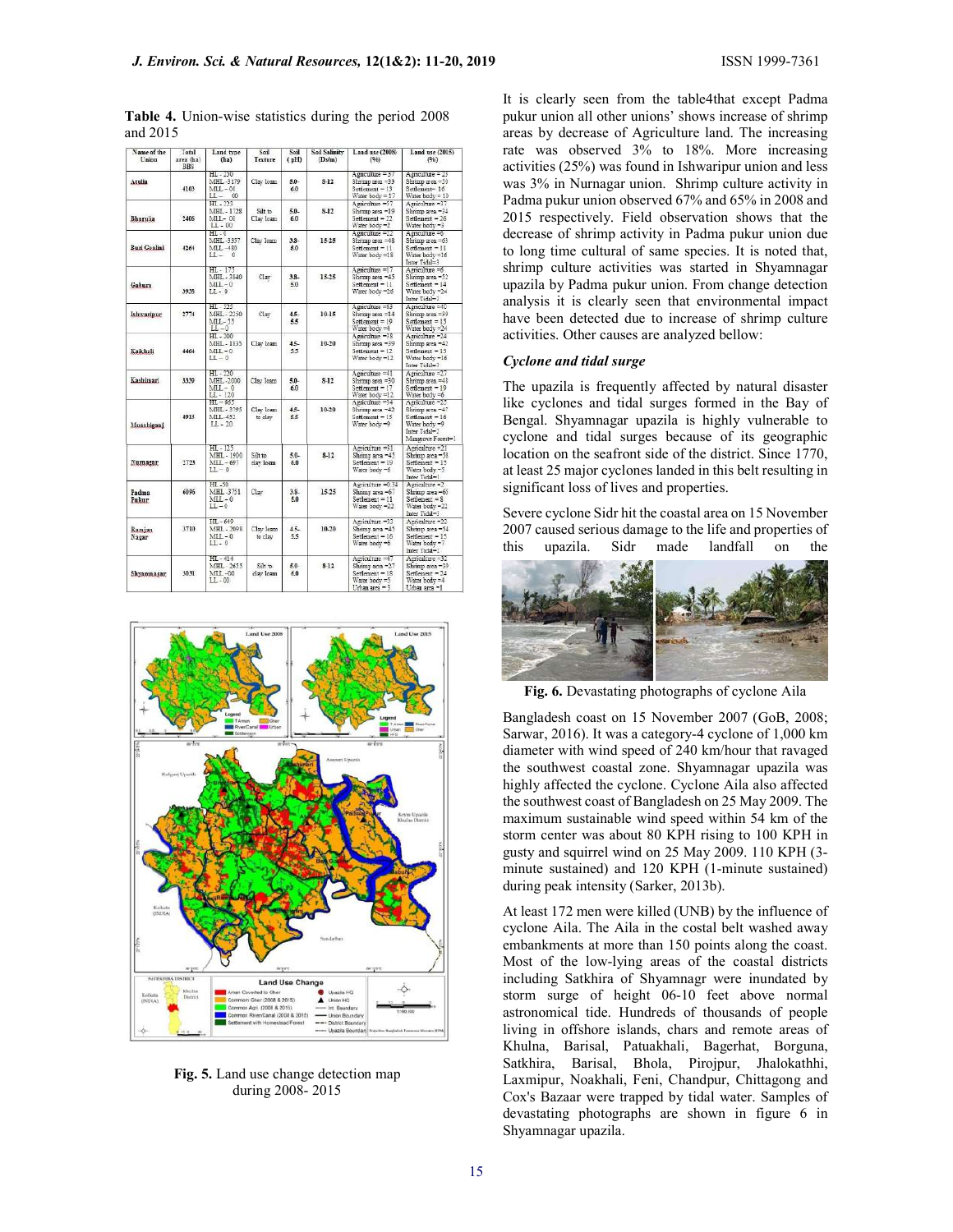### Salinity

Salinity intrusion is a major problem in Shyamnagar upazila. Deeper and landwards intrusion of saline water occurs through various tidal rivers in the coast. With the tidal effect, saline water enter into the interior part of the area through Raymangal, Kalindi, Kobadak, Madar, Kholpetua, Arpangachia, Malancha, Hariabhanga and Chunarivers (National Encyclopaedia of Bangladesh)and their tributaries and ultimately soil of the area become salinity affected. Salinity intrusion in water is seasonal which becomes aggravated in the dry season. The water salinity is normally flushed during monsoon, but soil salinity cannot be fully removed. The impacts of salinity on environment of the area are very high. People suffer severely from drinking water unavailability.

### River bank erosion

Most of the parts of the coastal zone of Bangladesh are erosion-prone (Sarwar and Woodroffe 2013; Sarker M. H 2013a). River bank erosion is a natural problem of the Shyamnagar upazila. The main rivers of the area are the Kholpetua, Kobadak, Kalindi, Malancha and Chuna. A change of river boundary is the aftermath of river bank erosion. It has widespread effects on human settlement and agricultural land. There are displacement and socio economic impact due to river bank erosion too. The most affected unions are Burigoalini, Munshiganj, Gabura and Padmapukur compare to erosion status in 2009. Erosion along the banks of the rivers causes a reduction in total area of cultivable land, resulting in a reduced agricultural production. Eroded soil settles down on the bed of the rivers, causing siltation.

#### Flood

Shyamnagar upazila is flood-prone area. Overflow in the Kholpetua, Kobadak, Kalindi, Malancha and Chuna Rivers cause flood in the region. Generally, flood in this area remain within tolerable limits, but occasionally, it may be highly devastating. In general monsoon, inundation happens every year at nearby river side area. Sometimes, prolonged flood happens in 2/3 years. It has negative impacts on crops, livestock and fisheries. It affects the overall development activities. On the contrary, sedimentation from the flood water promotes to increase crop production. Flood not only affects agriculture crops, but also housing, road network, educational institutes and health infrastructures. Shyamnagar upazila was affected by devastating floods in the year of 1988, 1998, 2004 and 2010.

### Degradation of wetland ecosystems

Wetlands support fisheries and aquatic biodiversity of the upazila. It acts as natural breeding ground for fish and other aquatic organisms. It also provides means of water transportation during rainy season. Wetland ecosystems of the upazila are decreasing day by day. Major elements of destruction are siltation, building infrastructure with inadequate drainage facilities, salinity intrusion, destruction of mangrove forest, wetland filling, water hyacinth, drying up of wetlands etc. In addition, people are converting low lying areas

of the upazila for multipurpose commercial uses. Conversion of natural wetland into other uses of housing, road network, industry or aquaculture is important issues to be considered in land use.

Salinity intrusion in the upazila has changed ecology and ecosystems of wetlands in Shyamnagar upazila. Affected habitats have been destroyed by saline water leading to loss of biodiversity.

### Siltation

Siltation in the bed and surrounding area of the Raymangal, Kalindi, Kobadak, Madar, Kholpetua, Arpangachia, Malancha, Hariabhanga and Chunarivers (National Encyclopaedia of Bangladesh) is a common problem of the area. Siltation in the river causes the raising of its bed that affects navigation and the flow of water itself. Over a few decades, there have been significant changes in physical features and ecology of floodplains and rivers due to siltation. Beds of the rivers and nearby canals have been silted up that reduced water carrying capacity of rivers. Excessive sediment loads are deposited in the rivers and their tributaries that causes flood during monsoon and deposit sediments in adjacent low lying areas and wetlands of the upazila. Almost all unions of the upazila have been affected by different degrees of siltation.

### Major Anthropogenic Causes

#### Conversion of agricultural land into shrimp farm

Shrimp farming in Bangladesh has been recognized as a part of the Blue Revolution. Shrimp is the second largest source of earning foreign currency. Coastal aquaculture is mainly based on shrimp cultivation. In parallel with its large contribution to local and national economy, it has already caused significant damages to the local ecosystems. During the last few decades shrimp aquaculture, particularly the black tiger shrimp (Bagda) has been a major component in the development of our national economy.



Fig. 7. Shrimp (Bagda) culture activities

Mangrove forest is considered as a home of important coastal and marine biodiversity. It is an ideal breeding ground for fish and shrimp. These resources along southern parts of Shyamnagar upazila are being cleared off mainly because of the conversion of the land for shrimp cultivation. Due to increasing demand and satisfy the demand of particular interest group of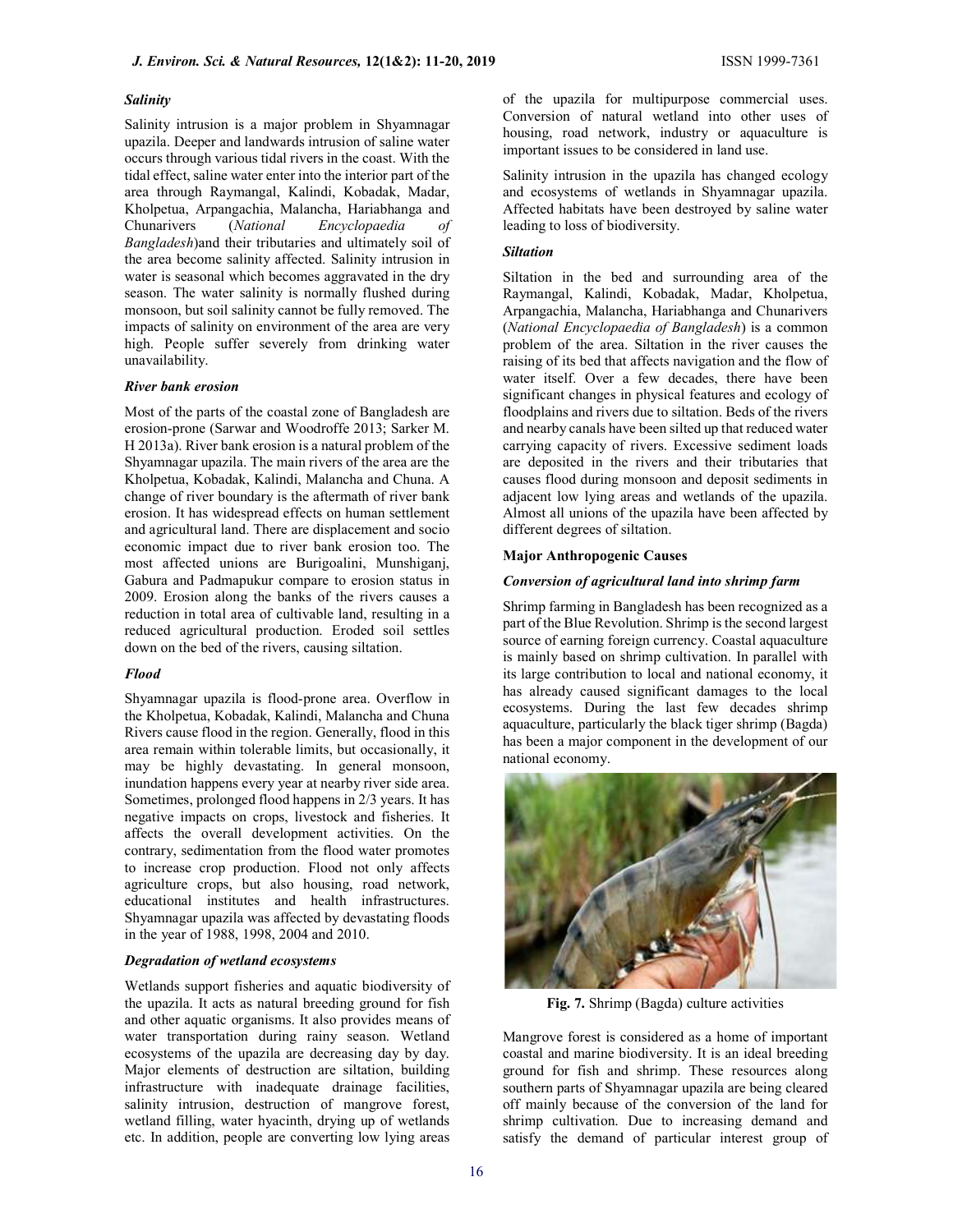stakeholders, both agricultural land and mangrove vegetation are converted into unauthorized expansion of shrimp (Penaeusmonodon) cultivation.

There is a great risk of environmental degradation for shifting this land use pattern, which losses the soil fertility that might not be restored in near future even if the farmers intend to go back for agricultural production. Most importantly, the nature of coastal green belt is destroyed. As a result, the barrier to natural hazards like cyclones, storm surges, etc. would be at grave risk Human interventions, like rapid and unauthorized expansion of shrimp farming are considered as serious concern for environmental degradation of the upazila. Shrimp culture activities are shown in figure-7.

# Expansion of settlement, infrastructure and industries

Rural settlements have been grown rapidly due to increased population pressure. Most of the fertile agricultural land along the roads and the surrounding areas already been converted into housing, market, other settlements, etc. Rapid settlement and infrastructures have been established in last 10 years in Shyamnagar Sadar, Bhurulia and Ishwaripur unions. Because of high demand, the land value has been increased tremendously, but unfortunately, it could not prevent this trend of unplanned uses of land.

Settlement development is a great cause for land use conversion. The inhabitants neither aware about planned township nor they care the environmental consequences. On top of that, roads and infrastructures are gradually developed everywhere within the upazila. So, the land use pattern is changing rapidly. Rapid and indiscriminate expansion of housing is one of the great challenges to protect agriculture land from being converted.



Fig. 8. Agriculture land converted to brick-field

# Brick-fields

Bricks have been used for various infrastructural activities in the upazila. With growing needs of housing, business, offices, transport networks and other construction activities, the demand for bricks has been increased at a faster rate. In order to supply demanded bricks, many brickfields were established in Shyamnagar upazila. There were only about 5 brickfields in the upazila in 2009. But, numbers of brickfields are about 12-14 in 2015. Highest numbers of brickfields have been observed in Ishwaripur and Shyamnagar unions.

Generally, brickfields are constructed in medium high land near the road side. These are fertile agricultural land where farmers can grow two or three crops in a year. Newly established brickfields converted fertile agriculture land to non-productive area. Agriculture land in rapidly changing area in Ishwaripur and Shyamnagar unions have been converted to brick-field. Brick making industries cause land degradation for other agriculture field too. Brick-fields are major agents for topsoil degradation and environmental pollution. Bricks are made by collecting soils from a depth of about 1 to 2 m from agricultural land. With the increase in brick production, the destruction of fertile top-soil are taking place expanding the affected areas.

There are total of 14 brick-fields in the upazila burn more than 100 tons of fire wood. This huge amount of wood burnt by brick-field cause large scales forest destruction. The concentrations of greenhouse gases in the atmosphere are increased by emissions from brick burning. Evolved heat damages the forest and vegetation surrounding the brickfields and ultimately degrades the natural ecosystem.

Brick kilns are also polluting the air in rural area. Emission of huge quantity of toxic elements from brick kilns is causing serious health hazards. The brick kilns emit toxic fumes containing high concentration of carbon monoxides and oxides of sulphur. These chemical compounds are harmful to eye, lungs and throat of human being. Smoke and dust pollute the air of the surrounding areas that affect human settlements, educational institutions, office, market places etc.

# Degradation of coastal forest

Tree cover is an important land use subset in Shyamnagar upazila. Indiscriminate felling of undersized trees declined tree cover. It exacerbates soil erosion and organic carbon loss. Increased population creates serious threat to forest resources. Tree cover destruction reduces carbon absorption and enhances global warming.

Anthropogenic factors are mostly responsible for deforestation. Tree covers are cleared for the expansion of human settlements and construction of roads and infrastructures for other commercial uses. Native species of plants, bushes and village forest are being cleared off because of the unplanned expansion of human settlements, brickfields, roads and infrastructures and changes of land use pattern etc. Illegal cutting for timbers and firewood are major driving forces for declining forest resources. Other factors responsible for the destruction of the forests are the uses of forest products as fuel. Cutting of trees for timbers and firewood are major factors for declining the forest resources.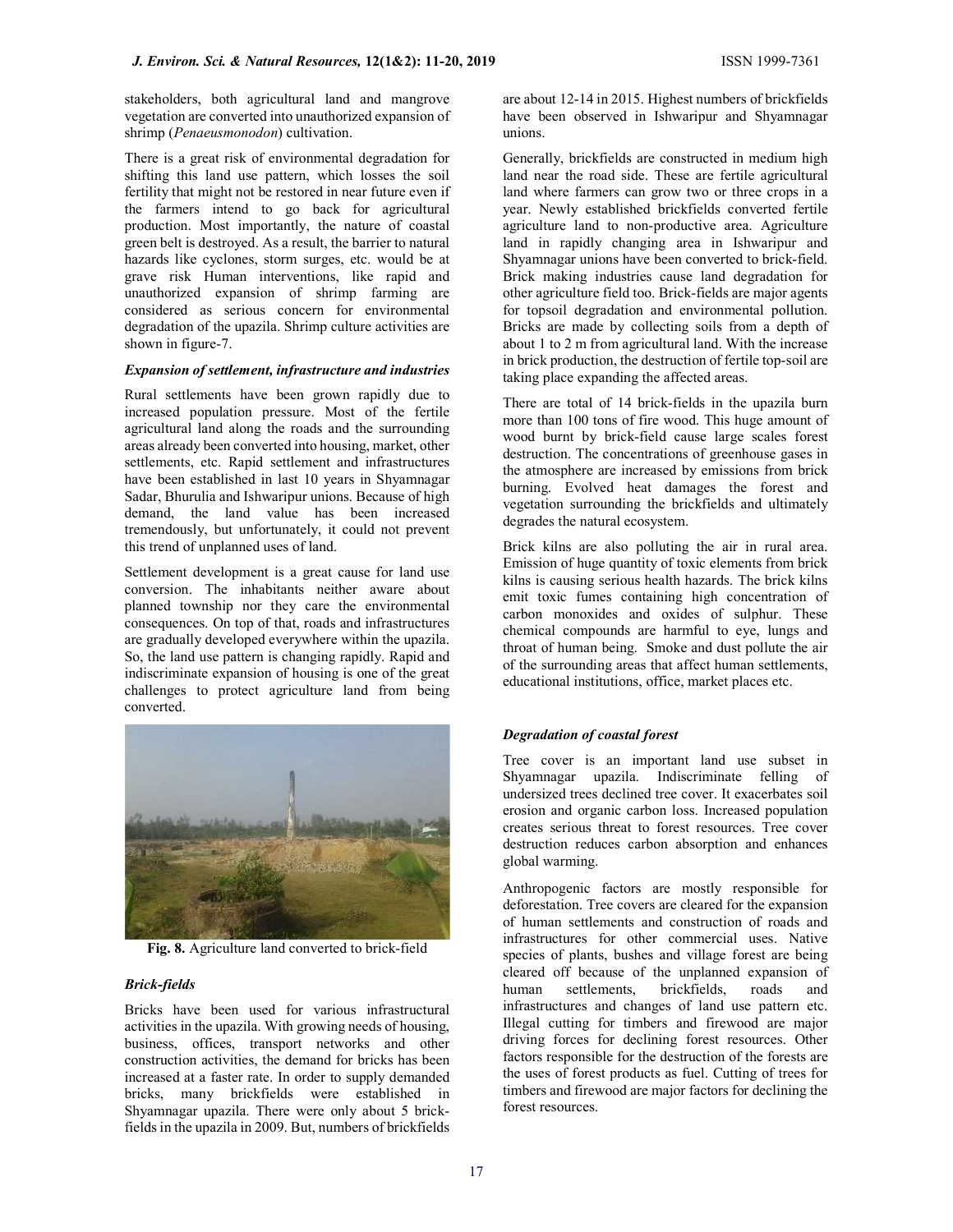Land is the finite resource for most human activities including agriculture, industry, forestry, energy production, settlement, recreation, and water catchment and storage. The rapid population growth and the process of urbanization have resulted into changing land use pattern. Improper land use straightly affects the flora and fauna habitat and thus impacts biodiversity. Improper land use causes various forms of land degradation resulting in a reduced agriculture production. Land is a fundamental factor of production and has been tightly coupled with the economic growth. Land comprising soil, water and associated plants and animals are precious resources for the subsistence and survival of human being. However, optimum outputs from land resources cannot be obtained because of improper land uses. In order to improve the economic condition of the area without further deteriorating the bio-environment, every bit of the available land has to be used in the most rational way.

#### Sundarbans impacts zone (SIZ)

The Sundarbans is the largest single chunk of mangrove forests in the world. The physiography of the forest is dominated by deltaic formations that include innumerable drainage lines associated with surface and subaqueous levees, splays and tidal flats. There are also marginal marshes above mean tide level, tidal sandbars and islands with their networks of tidal channels, subaqueous distal bars and proto-delta clays and silt sediments. The floor of the Sundarbans



Fig. 9. Union-wise ecologically critical area (%)

varies from 0.9 m to 2.11 m above sea level. Shared between two neighboring countries, Bangladesh and India, the larger part (62%) is situated in the southwest corner of Bangladesh. Shyamnagar upazila also covers a part of the Sundarbans (already described in study area). Considering the importance for the protection of the natural forests, a 10 km periphery buffer around the forest of Sundarbans has been declared as Ecologically Critical Area (ECA) by the Department of Environment (DoE) of Bangladesh Government in 1999 under the Environment Conservation Act 1995 (MoEF 1999). All parts of Burigoalini, Gabura, Kaikhali, Munshiganj and Ranjan Nagar unions and parts of Atulia, Ishwaripur, Nurnagar and Padmapukur unions of Shyamnagar fall under this ECA. However, this sensitive area continues to suffer due to over exploitation of resources from the mangrove forests.

The natural drainage in the upstream areas, other than the main river channels, is everywhere impeded by extensive embankments and polders. The Sundarbans was originally measured (about 200 years ago) to be of about 16,700 km². Now it has dwindled to about 2/3 of the original size. The total land area today is 4,143 km² (including exposed sandbars: 42 km²) and the remaining water area of 1,874 km<sup>2</sup> encompasses rivers, small streams and canals. Rivers in the Sundarbans are meeting places of salt water and freshwater. Thus, it is a region of transition between the freshwater of the rivers originating from the Ganges and the saline water of the Bay of Bengal (Wahid et al., 2002).

### Loss of biodiversity

Shyamnagar upazila is very rich in biodiversity. Almost every village of the upazila was dominated by a good number of indigenous species of plants, animals, birds, mammals, amphibians and reptiles etc. However, information collected during the consultation with the local people and field visit explored that the biodiversity status of the upazila is in a decline trend.

The upazila was rich in various species of native and migratory birds, in past decades. Because of environment degradation and absence of natural forest, big and medium sized carnivorous animals are already lost; leaving a number of other smaller animals. They are again threatened for their survival and gradually becoming extinct due to loss of their habitats. The upazila already experienced the extinction of many important flora and fauna while a number of the remaining others are vulnerable to extinction. Lists of rare species, indicated by *local people* have been presented in table 5.

Table 5. List of rare species in Shyamnagar upazila

| <b>Types</b> | <b>Name of Rare Species</b>       |  |  |  |  |
|--------------|-----------------------------------|--|--|--|--|
| <b>Tree</b>  | Neem, Chalta, Jackfruit, Bamboo   |  |  |  |  |
| Animal/Bird  | Crocodile, Shark, Shishu, Vulture |  |  |  |  |
| Fish         | Koi, Magor, Shing, Boal, Gozar,   |  |  |  |  |

### Environmental factors at a glance

The environmental variables, issues and concerns that affect the Shyamnagar upazila have been sketched. Additionally, detailed environmental factors, impacts and sector wise spatial distribution have been shown in table 6.

# Conclusion and Recommendations

An environment assessment of Shyamnagar upazila was done based on integrated approach of remote sensing and GIS, field survey, group discussion, community meeting, key informant interview and literature review. The study explored various natural and anthropogenic hazards and/or disasters in the upazila. Major issues addressed in Shyamnagar upazila are i) cyclone and tidal surges, ii) salinity intrusion, iii) river bank erosion,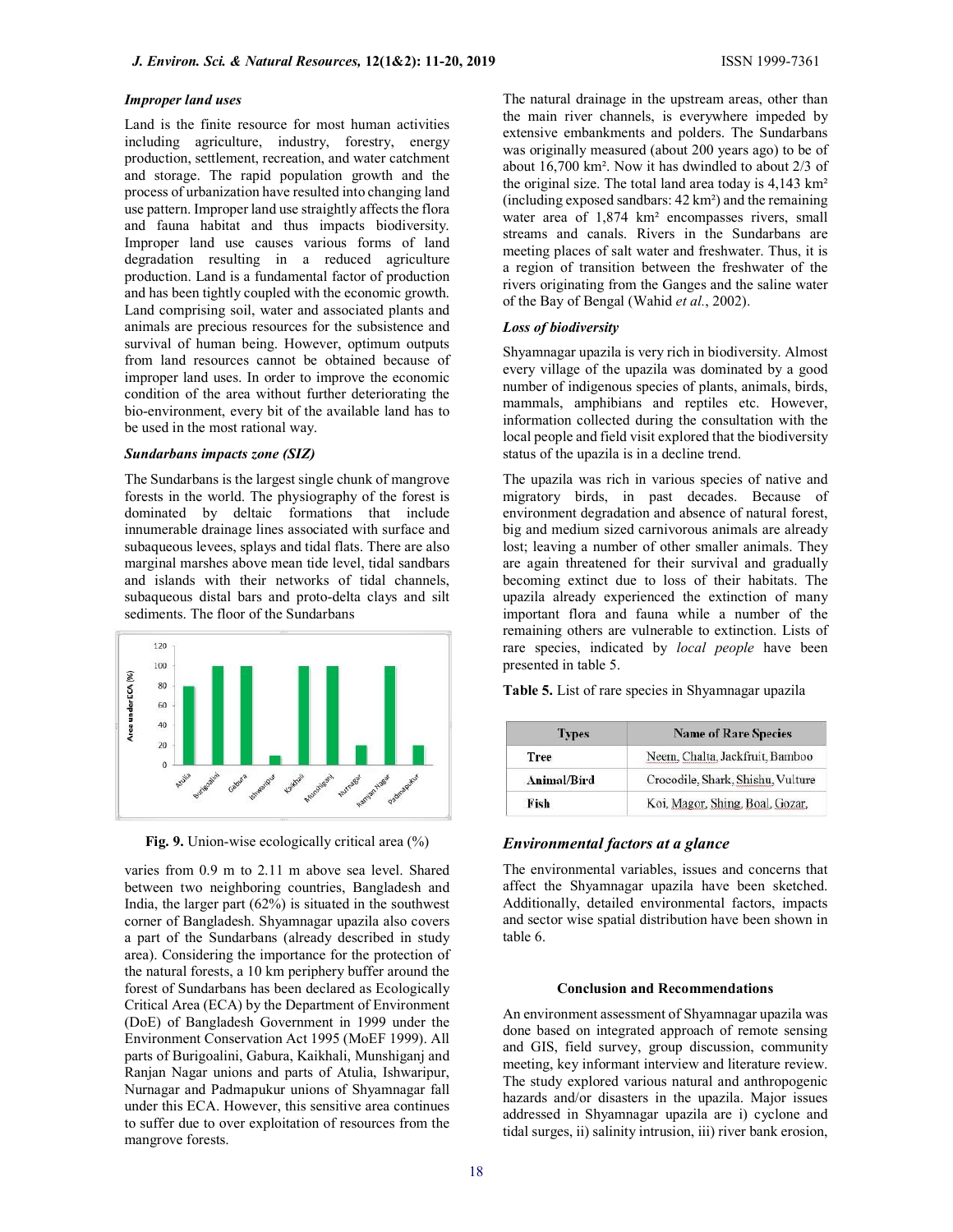iv) flood, v) siltation, vi) wetland degradation, vii) unplanned expansion of housing, infrastructure and industries in agriculture land, viii) brick-field, ix) degradation of Ecologically Critical Area (ECA), and x) loss of biodiversity.

In Shyamnagar, there are enormous potentials of using environmental resources and ecosystem services. There are wide scopes of reforestation, afforestation, sustainable agricultural practices, environment friendly shrimp cultivation, and ecotourism. In addition, archaeological heritage of the upazila is rich in historical sculptures. In addressing environmental issues, key stakeholders and communities can be sensitized with land use. A better inter agency coordination is essential for the implementation of land use.

Table 6. Detailed environmental factors, impacts and sector wise spatial distribution.

| <b>Environmental Factors</b> | <b>Very High</b> | <b>High</b>       | Moderate     | Low               |
|------------------------------|------------------|-------------------|--------------|-------------------|
| <b>Water Salinity</b>        | ν                | $\sqrt{2}$        |              |                   |
| <b>Soil Salinity</b>         | V                | $\sqrt{N}$        |              |                   |
| <b>Shrimp Gher</b>           |                  | $\sqrt{}$         |              |                   |
| <b>Strong Tide</b>           |                  | $\sqrt{v}$        | $\sqrt{}$    |                   |
| Deforestation                | N                | $\sqrt{ }$        | $\sqrt{2}$   |                   |
| <b>Loss of Biodiversity</b>  | Ń                |                   | $\sqrt{N}$   |                   |
| Loss of Habitat              |                  | $\sqrt{ }$        | $\sqrt{N}$   |                   |
| <b>Mono Culture</b>          | $\sqrt{ }$       | $\mathcal{A}$     | $\sqrt{ }$   |                   |
| <b>Arsenic Contamination</b> |                  |                   |              | $\sqrt{2}$        |
| <b>Orchard Farming</b>       |                  |                   | V            | ٧N                |
| <b>Fish Cultivation</b>      | w                | $\sqrt{ }$        |              |                   |
| <b>Chemical Uses</b>         |                  |                   | $\sqrt{v}$   |                   |
| Sand Extraction              |                  |                   |              | $\sqrt{2}$        |
| <b>Settlement Expansion</b>  |                  | $\sqrt{ }$        | $\sqrt{N}$   |                   |
| <b>Siltation</b>             |                  |                   | $\sqrt{v}$   | V                 |
| Nor'wester/Windstorm         |                  |                   |              | $\sqrt{2}$        |
| Cyclone                      |                  |                   |              | $\sqrt{\sqrt{2}}$ |
| <b>River Bank Erosion</b>    |                  | $\sqrt{v}$        |              | $\sqrt{}$         |
| <b>Water logging</b>         |                  | $\sqrt{ }$        | $\mathbf{v}$ | $\sqrt{ }$        |
| <b>Siltation</b>             |                  | $\sqrt{\sqrt{2}}$ |              |                   |
| Monsoon Flood                |                  |                   | $\sqrt{v}$   |                   |
| Drought                      |                  |                   |              | NNN               |

Land use is of prime importance for land suitability mapping and to prevent environmental degradation of valuable land resources and restore the degraded land where possible. Preparation of land use map and their implication would act as useful tool to safeguard the environment and resolve conflicts of interest between the user groups and the line agencies. Prior initiative with preventive measure taken locally and in Government level can mitigate the environmental degradation. Land degradation could be averted through a balanced environmental management plan with people's participation and proper land use.

### Acknowledgement

The authors are grateful to authority of National Land Zoning Project (NLZP) for providing available data sets for completing the research study.

### **References**

- Campbell, J.B. (1996), Introduction of Remote Sensing, 2 nd edition, London: Taylor and Francis.
- Government of Bangladesh GoB. 2008. Cyclone Sidr in Bangladesh: Damage, Loss and Needs Assessment for Disaster Recovery and Reconstruction, Economic Relations Division MoF, Report prepared by the Government of Bangladesh (GoB) and assisted by the International Development Community with Financial Support from the European Commission.
- MoEF. 1999. Ecological Critical Area Gazette Notification, No: 4/7/87/99/263, Department of Environment, Ministry of Environment and Forest (MoEF), Government of Bangladesh, Dhaka.
- Sarker M. H. 2013a. Mapping of Coastal Morphological Changes of Bangladesh using RS, GIS and GNSS Technology; Journal of Remote Sensing and GIS, ARSGISO, Page 27-34,
- Sarker M. H. 2013b. Monitoring Cyclone Aila and its impact over Coastal Region of Bangladesh; J. Environ. Sci. & Natural Resources, v25 (1): p26 32,
- Sarwar M.G.M. 2016. An Overview of Bangladesh Disasters, In S. Parasuraman S and Unni Krishnan India Disasters Report 3 (IDR 3), Oxford University Press, New Delhi. (In press).
- Sarwar M.G.M. and Woodroffe C.D. 2013. Rates of shoreline change along the coast of Bangladesh, Journal of Coastal Conservation.
- Sarwar M. G. M. and Khan, M. H. 2007. Sea Level Rise: A Threat to the Coast of Bangladesh, International Asian forum 38 (3–4), pp.375– 397.UN 2010. Cyclone Aila: Joint UN Multisector Assessment and Response Framework, United Nations, Dhaka, Bangladesh.